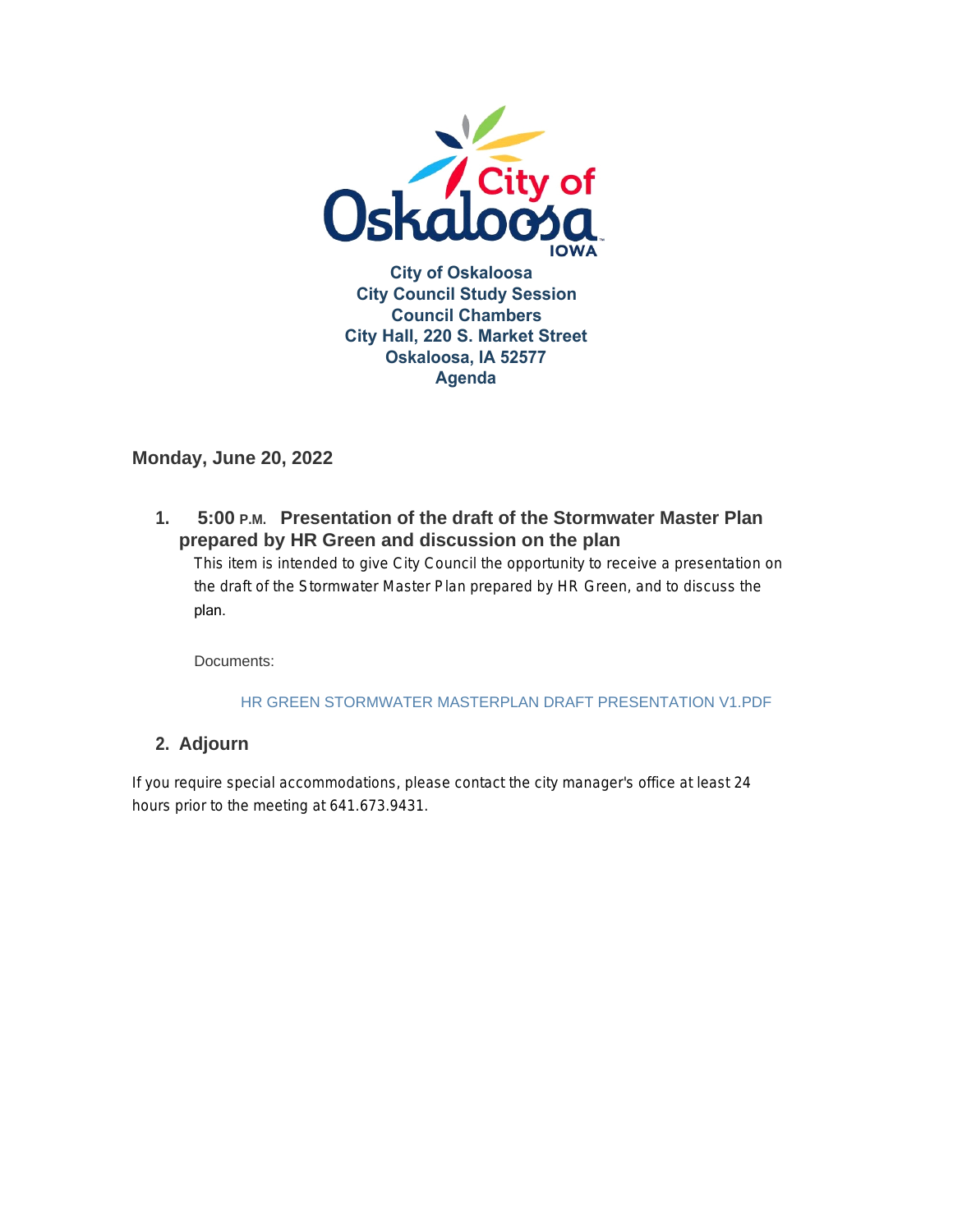

City of Oskaloosa Stormwater Masterplan

DRAFT

*City Council Working Session June 20th, 2022*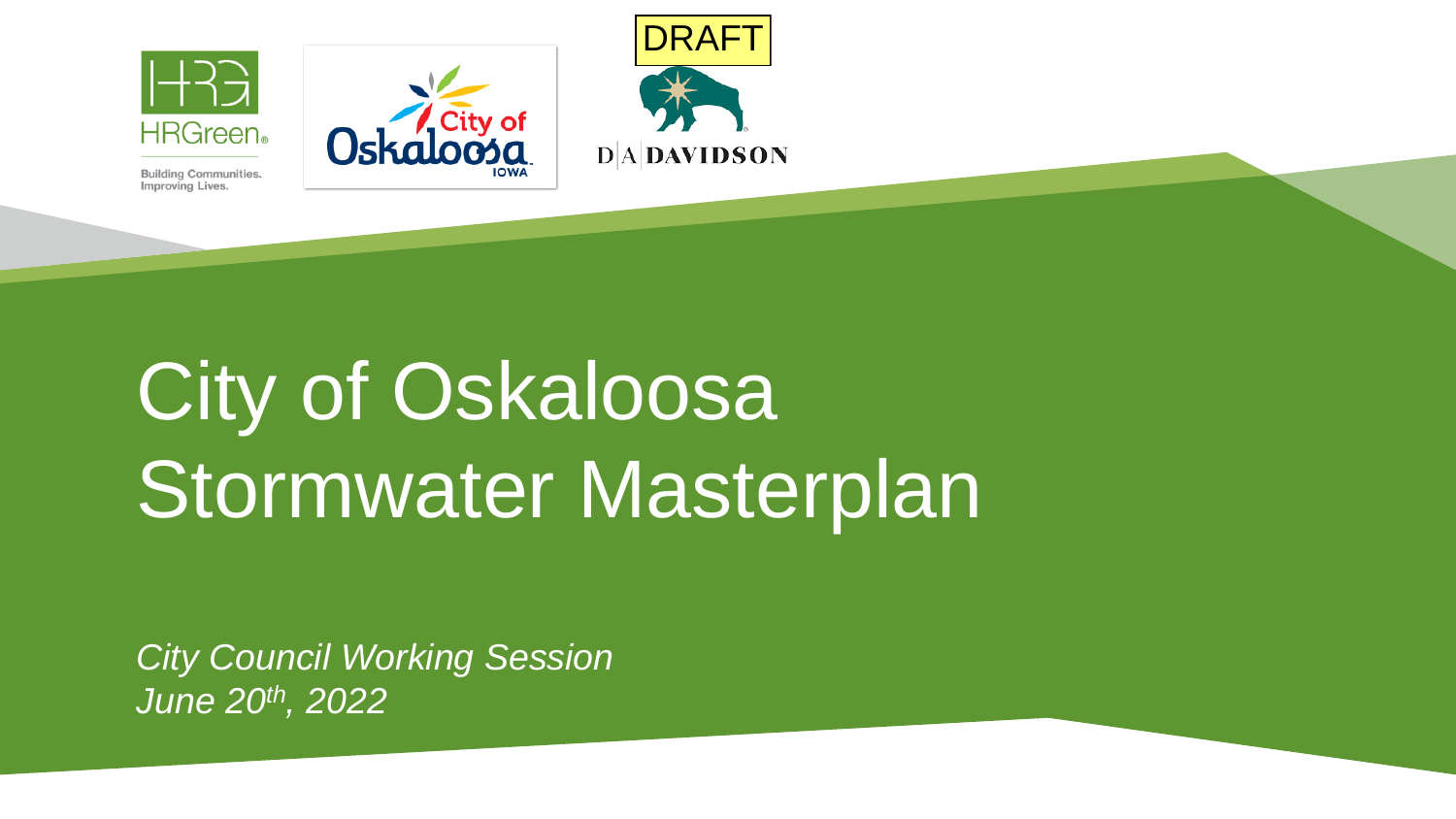

## SWMP Objective

To develop a Stormwater Masterplan featuring four integrated parts:

- 1. A capital improvement plan (CIP) for stormwater infrastructure;
- 2. An operations and maintenance (O&M) plan for stormwater infrastructure;
- 3. Update procedures for development review
- 4. Recommendations for sustainable staffing and funding of the stormwater system.

A major goal of the CIP (#1 above) is to identify improvements to the stormwater system that will reduce flows to streams, gullies and gray infrastructure within the City.





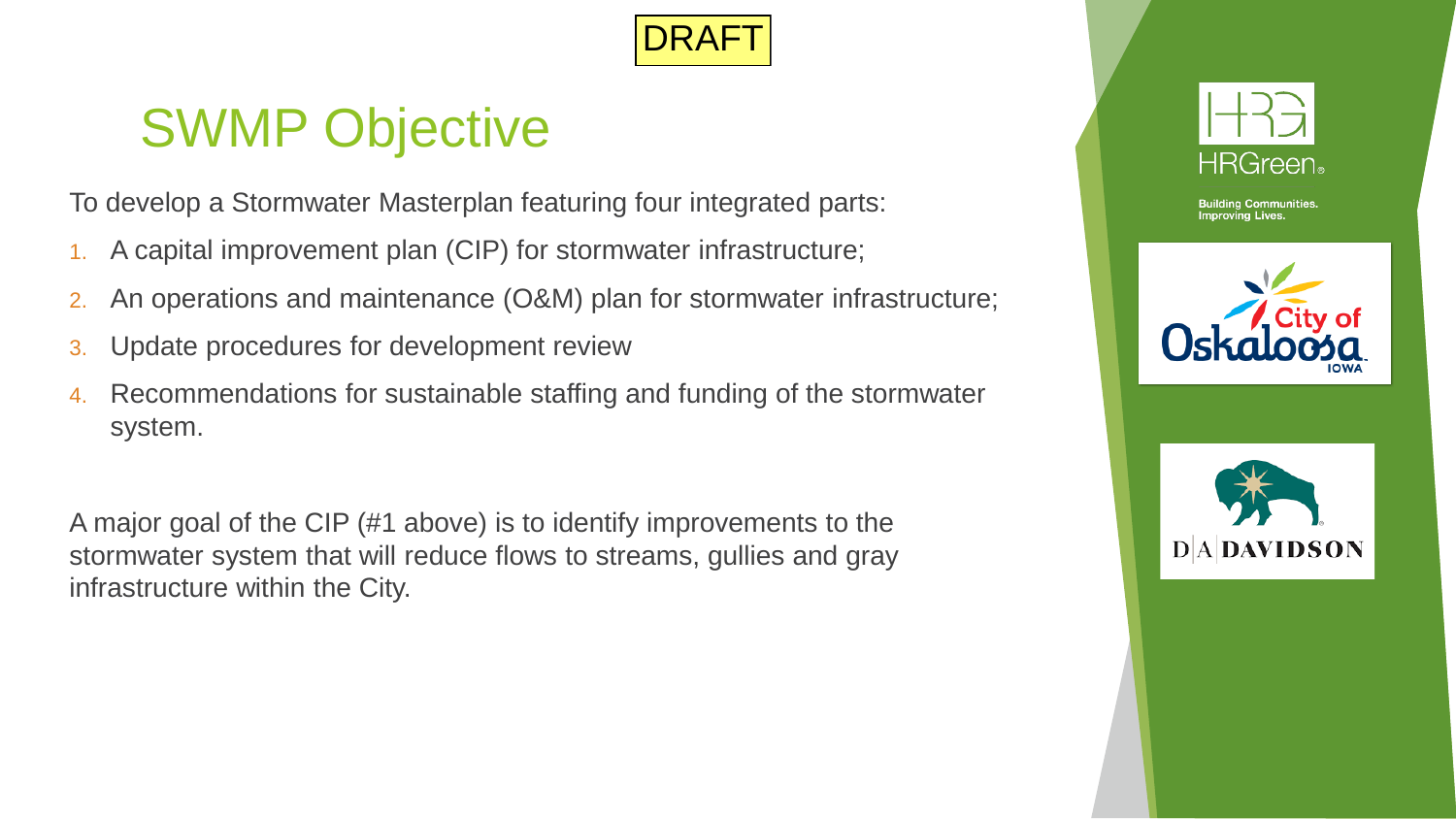

# Acknowledgements

- City Council
- Planning and Zoning Commission
- City Staff
- Municipal Water Department
- Non-City Stakeholders





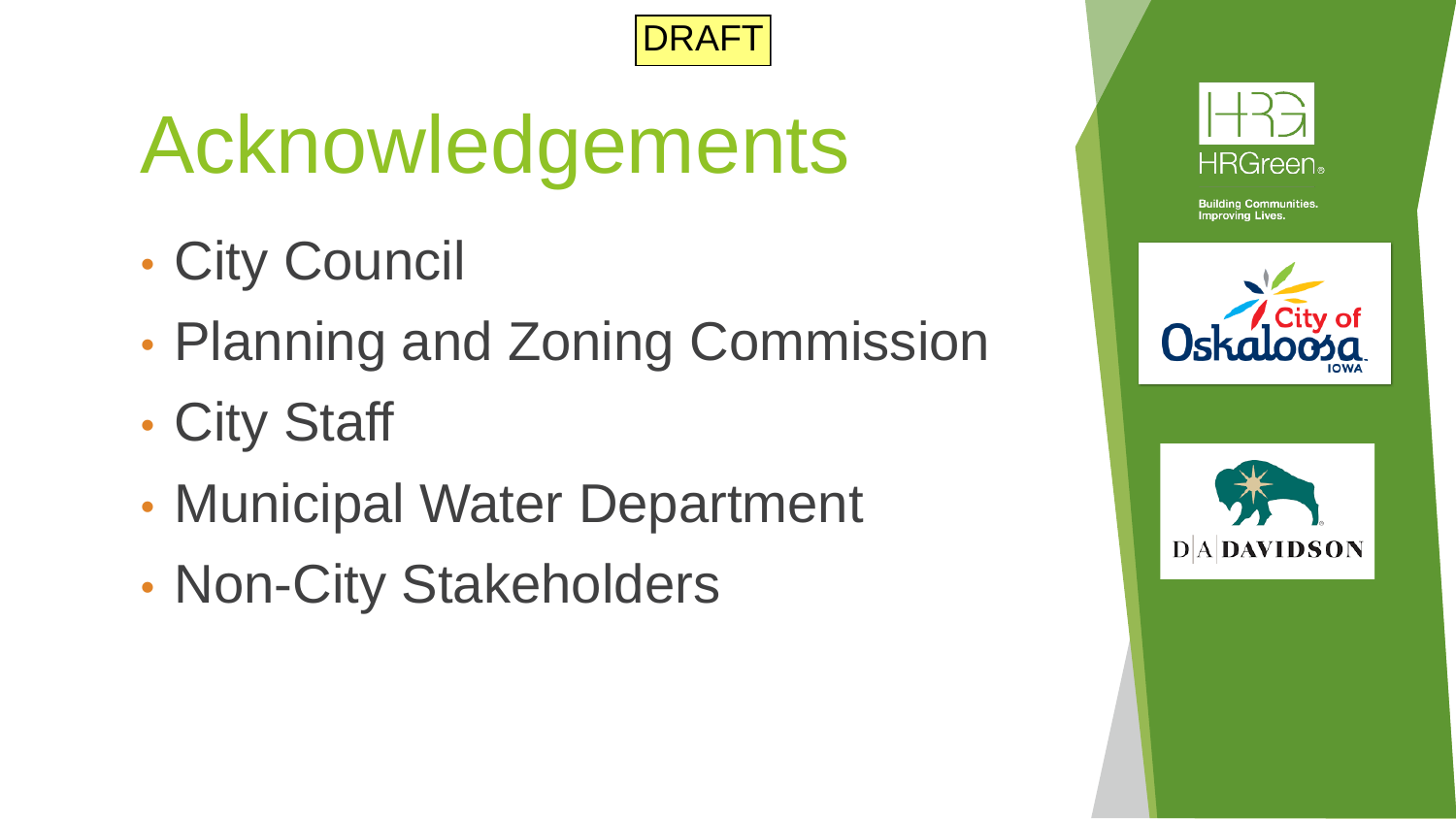## The Overall Process



## City of Oskaloosa Stormwater Master Plan







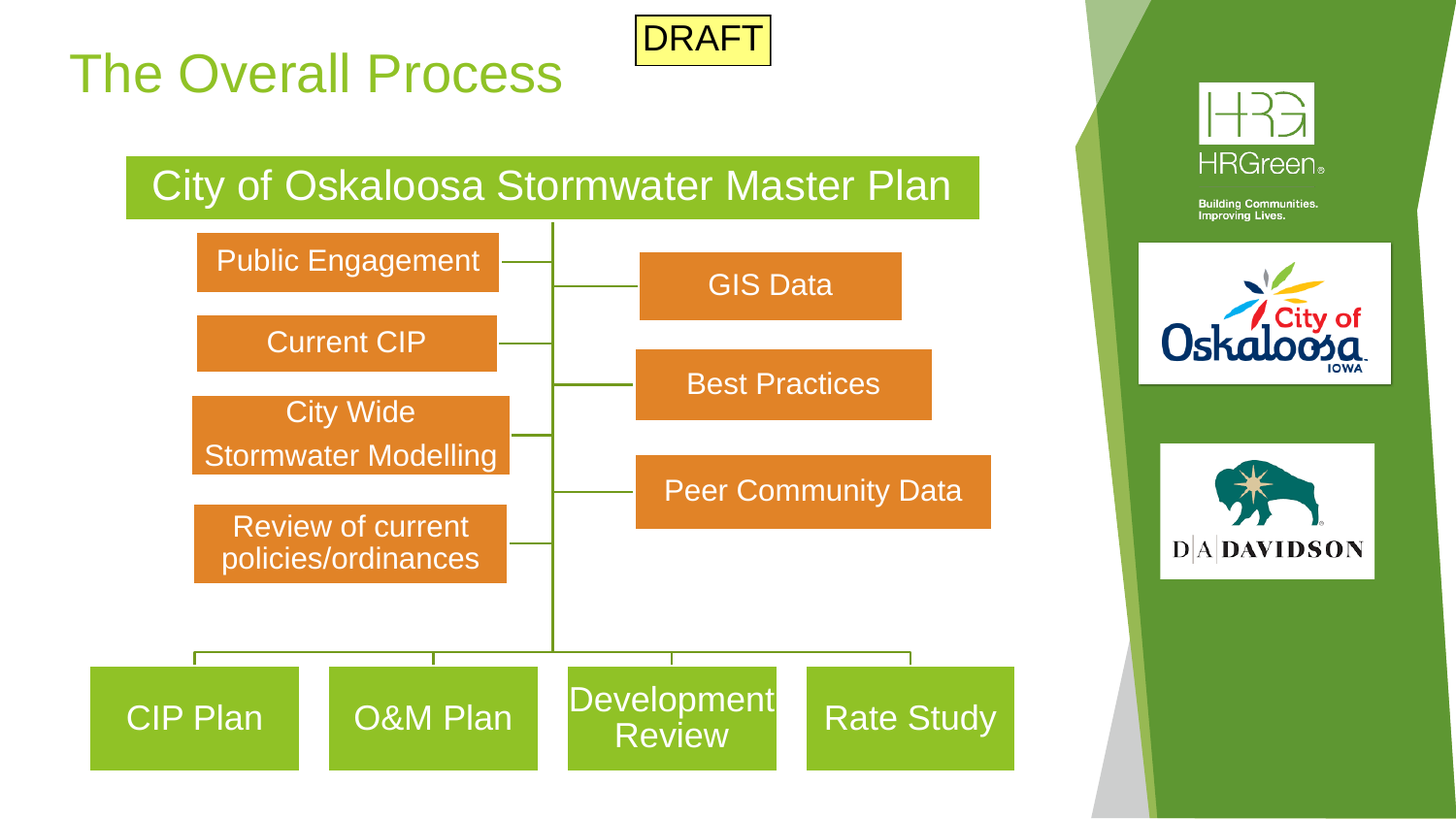## Various Audiences



|                |                                             | <b>Potential Users</b>         |                                                   |                                                          |                                     |                                 |  |  |
|----------------|---------------------------------------------|--------------------------------|---------------------------------------------------|----------------------------------------------------------|-------------------------------------|---------------------------------|--|--|
| VOL.           | <b>DESCRIPTION</b>                          | <b>POLICY</b><br><b>MAKERS</b> | <b>CITY</b><br><b>ENGINEERING</b><br><b>STAFF</b> | <b>OPERATIONS/</b><br><b>MAINTENANCE</b><br><b>STAFF</b> | <b>PRIVATE</b><br><b>DEVELOPERS</b> | <b>GENERAL</b><br><b>PUBLIC</b> |  |  |
| $\mathbf{1}$   | Fact Finding and<br>Background Info.        | $\overline{X}$                 | $\sf X$                                           | X                                                        | X                                   | X                               |  |  |
| 2              | CIP Plan                                    |                                | X                                                 |                                                          |                                     | X                               |  |  |
| 3              | Operations and<br>Maintenance Plan          |                                | $\sf X$                                           | $\sf X$                                                  |                                     | X                               |  |  |
| $\overline{4}$ | Procedures for<br><b>Development Review</b> |                                | $\sf X$                                           |                                                          | $\overline{X}$                      | $\sf X$                         |  |  |
| 5              | <b>Stormwater Utility Rate</b><br>Study     | $\overline{X}$                 | $\sf X$                                           | $\sf X$                                                  |                                     | $\boldsymbol{X}$                |  |  |





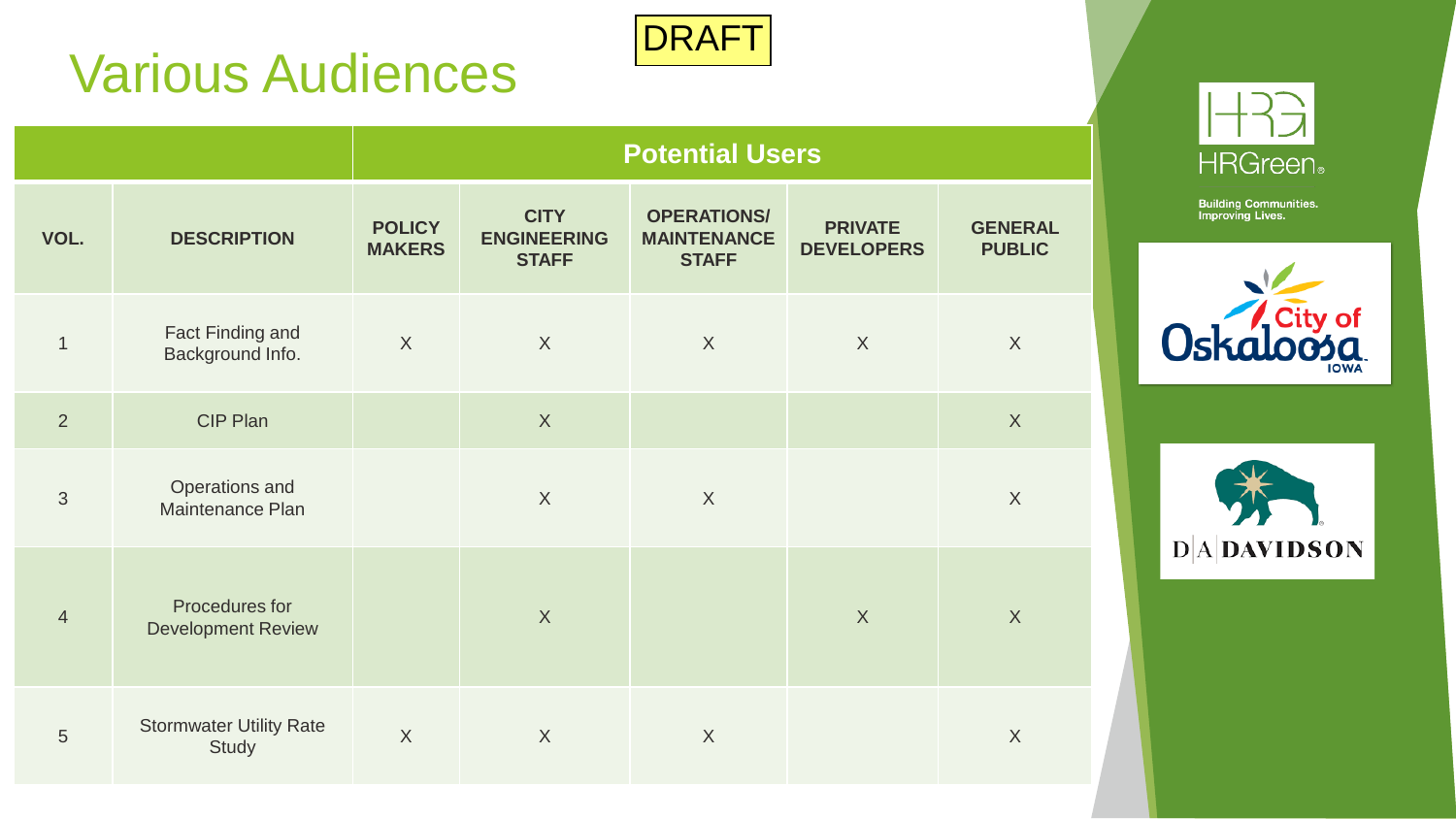





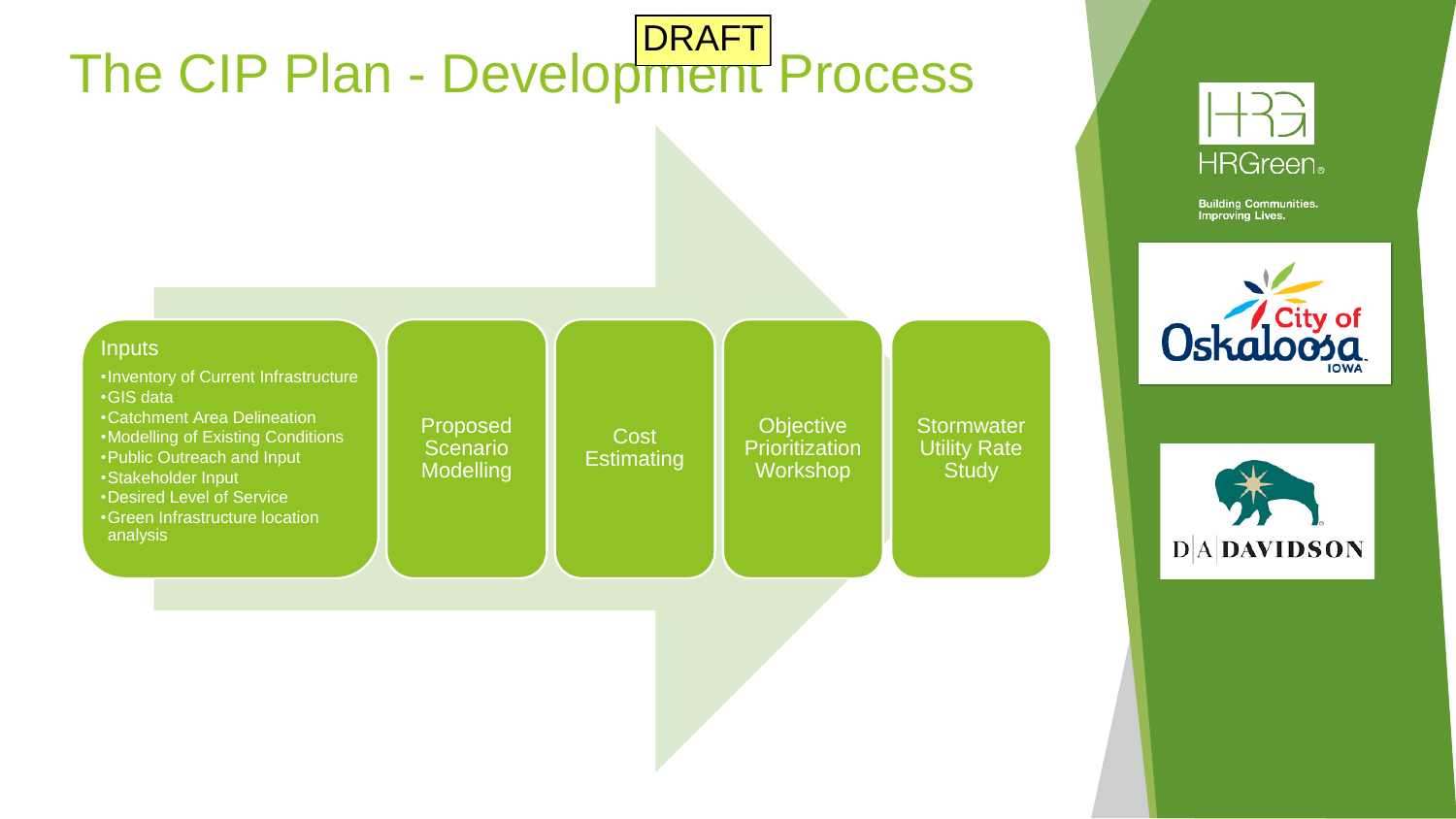|                                     |                                  |                 | The CIP Plan - Prioritization Process            |                     |                                                       |               |                                   |                                 |                      |                         |
|-------------------------------------|----------------------------------|-----------------|--------------------------------------------------|---------------------|-------------------------------------------------------|---------------|-----------------------------------|---------------------------------|----------------------|-------------------------|
| <b>Identify Scoring</b><br>Criteria |                                  |                 | <b>Weight Scoring</b><br>Criteria                |                     |                                                       |               | Score each<br>project             |                                 | <b>Rank Projects</b> |                         |
|                                     |                                  | Property Damage | Projects/Cost Effectivenes<br>Combine with Other | Ease of Maintenance | Enhancments/Recreationa<br>Opportunities<br>Aesthetic | Public Safety | Economic Development<br>Potential |                                 |                      |                         |
| <b>Master Score Sheet</b>           |                                  | 21%             | 23%                                              | 17%                 | 16%                                                   | 12%           | 13%                               | <b>WEIGHTED TOTAL SCORE/100</b> |                      | <b>RANK</b>             |
| 1                                   | Trunkline A500                   | 2.75            | 1.75                                             | 2.50                | 2.50                                                  | 1.25          |                                   |                                 |                      |                         |
| 2                                   |                                  |                 |                                                  |                     |                                                       |               | 2.50                              | 44.75                           |                      | <u>19</u>               |
|                                     | Trunkline B100                   | 3.00            | 3.25                                             | 2.75                | 3.50                                                  | 1.50          | 2.50                              | 57.13                           |                      |                         |
| 3                                   | Trunkline B200                   | 3.25            | 2.25                                             | 3.25                | 3.25                                                  | 1.50          | 2.50                              | 54.54                           |                      | 11                      |
| 4                                   | Trunkline B600                   | 2.00            | 2.50                                             | 2.75                | 2.75                                                  | 1.50          | 2.25                              | 46.58                           |                      | 18                      |
| 5                                   | Trunkline B700                   | 2.25            | 1.75                                             | 2.25                | 1.50                                                  | 1.75          | 1.25                              | 36.71                           |                      | 20                      |
| 6                                   | Area C Regional Detention        | 4.00            | 3.25                                             | 3.50                | 2.75                                                  | 2.25          | 2.50                              | 63.17                           |                      | $\overline{2}$          |
| 7                                   | Trunkline C100                   | 3.25            | 2.75                                             | 3.00                | 2.50                                                  | 3.00          | 1.50                              | 54.58                           |                      | 10                      |
| 8                                   | Trunkline C210                   | 3.00            | 2.75                                             | 3.25                | 3.00                                                  | 2.00          | 2.75                              | 56.75                           |                      | 6                       |
| 9                                   | Trunkline C230                   | 3.00            | 3.00                                             | 3.50                | 3.25                                                  | 2.00          | 3.00                              | 60.13                           |                      | $\overline{\mathbf{3}}$ |
| 10                                  | Trunkline C280                   | 2.75            | 2.50                                             | 3.00                | 2.75                                                  | 1.75          | 1.50                              | 49.25                           |                      | 13                      |
| 11                                  | Trunkline D100                   | 2.75            | 2.75                                             | 3.00                | 1.75                                                  | 1.75          | 2.00                              | 48.46                           |                      | 16                      |
| 12                                  | Trunkline D200                   | 2.75            | 3.25                                             | 3.00                | 2.75                                                  | 2.00          | 3.50                              | 58.21                           |                      | 4                       |
| 13                                  | Trunkline E200                   | 2.50            | 2.75                                             | 3.00                | 2.25                                                  | 1.75          | 2.00                              | 49.00                           |                      | 15                      |
| 14                                  | Trunkline E400                   | 4.00            | 2.50                                             | 3.25                | 2.75                                                  | 1.75          | 2.00                              | 56.54                           |                      | 7                       |
| 15                                  | Trunkline E500                   | 3.00            | 2.50                                             | 2.75                | 2.50                                                  | 2.00          | 1.50                              | 49.25                           |                      | 13                      |
| 16                                  | Trunkline F100                   | 2.25            | 2.75                                             | 2.75                | 2.25                                                  | 1.75          | 2.00                              | 47.13                           |                      | 17                      |
| 17                                  | Trunkline F200<br>Trunkline F300 | 3.00<br>3.25    | 3.25<br>3.75                                     | 2.50<br>3.50        | 3.00<br>4.00                                          | 2.50<br>3.00  | 2.00<br>3.50                      | 55.79<br>70.50                  |                      | 8<br>1                  |
| 18<br>19                            | Trunkline F400                   | 3.00            | 2.50                                             | 3.25                | 2.75                                                  | 2.50          | 2.00                              | 54.13                           |                      | 12                      |





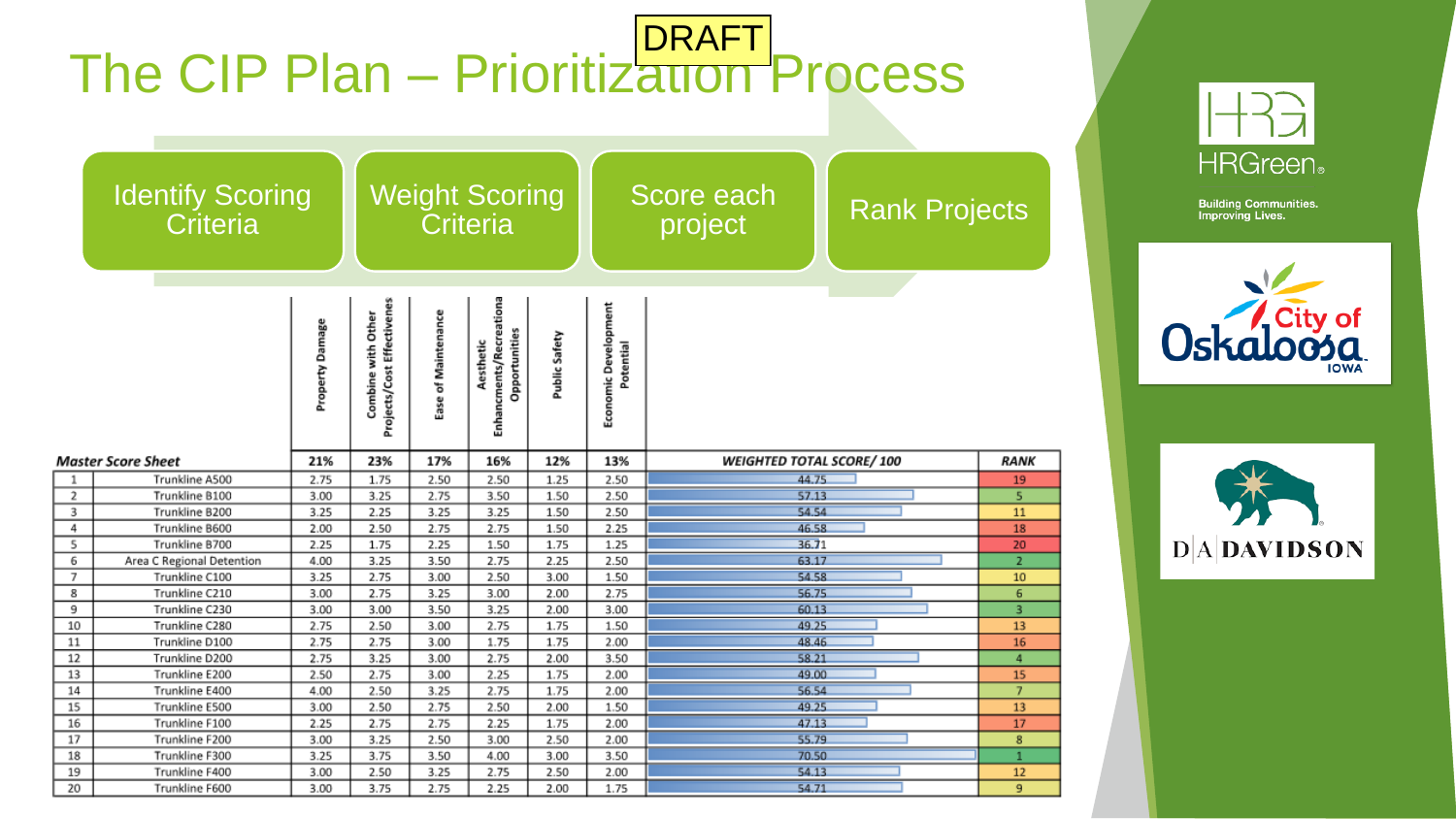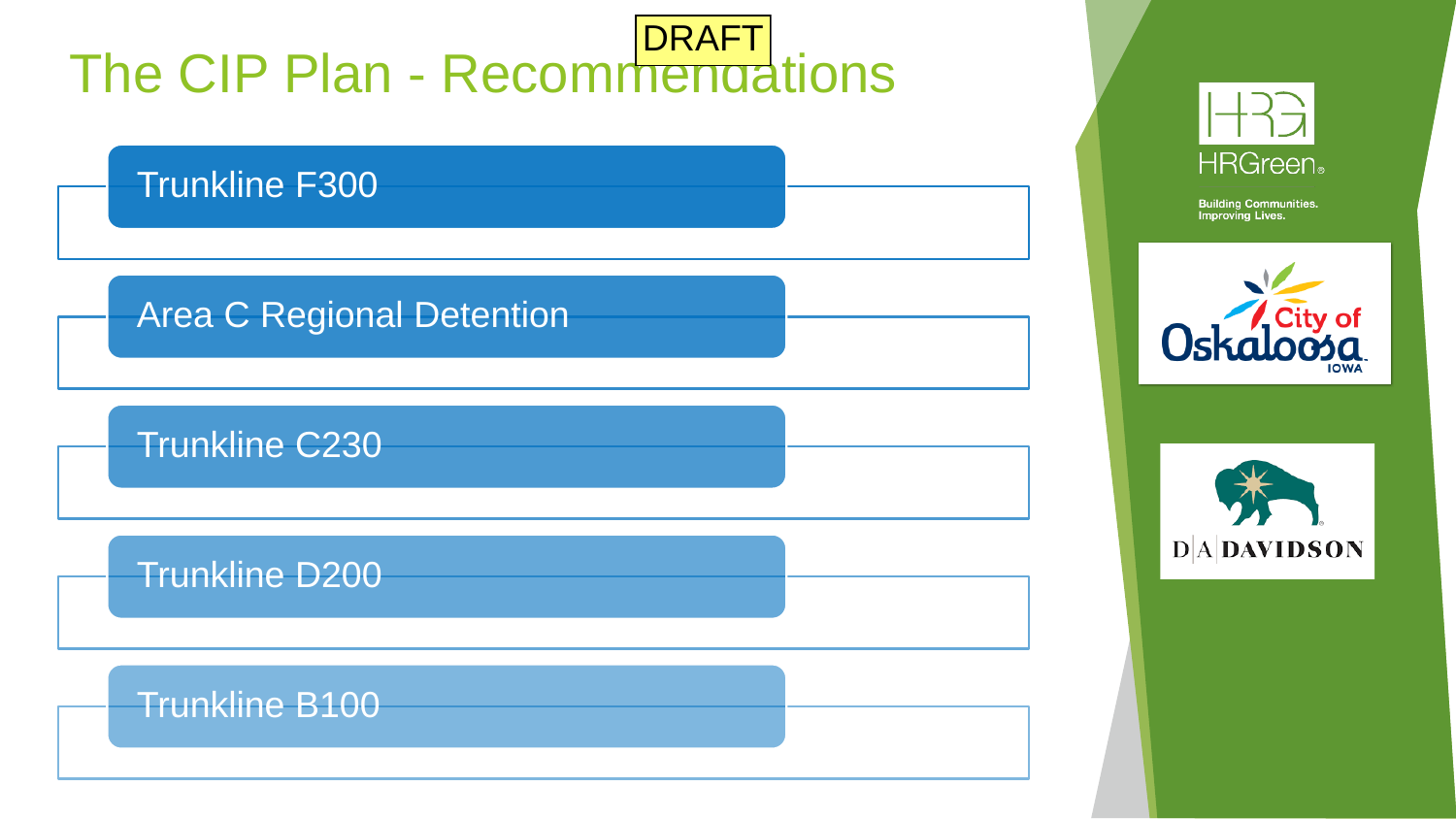#### Trunkline F300 - \$552,769







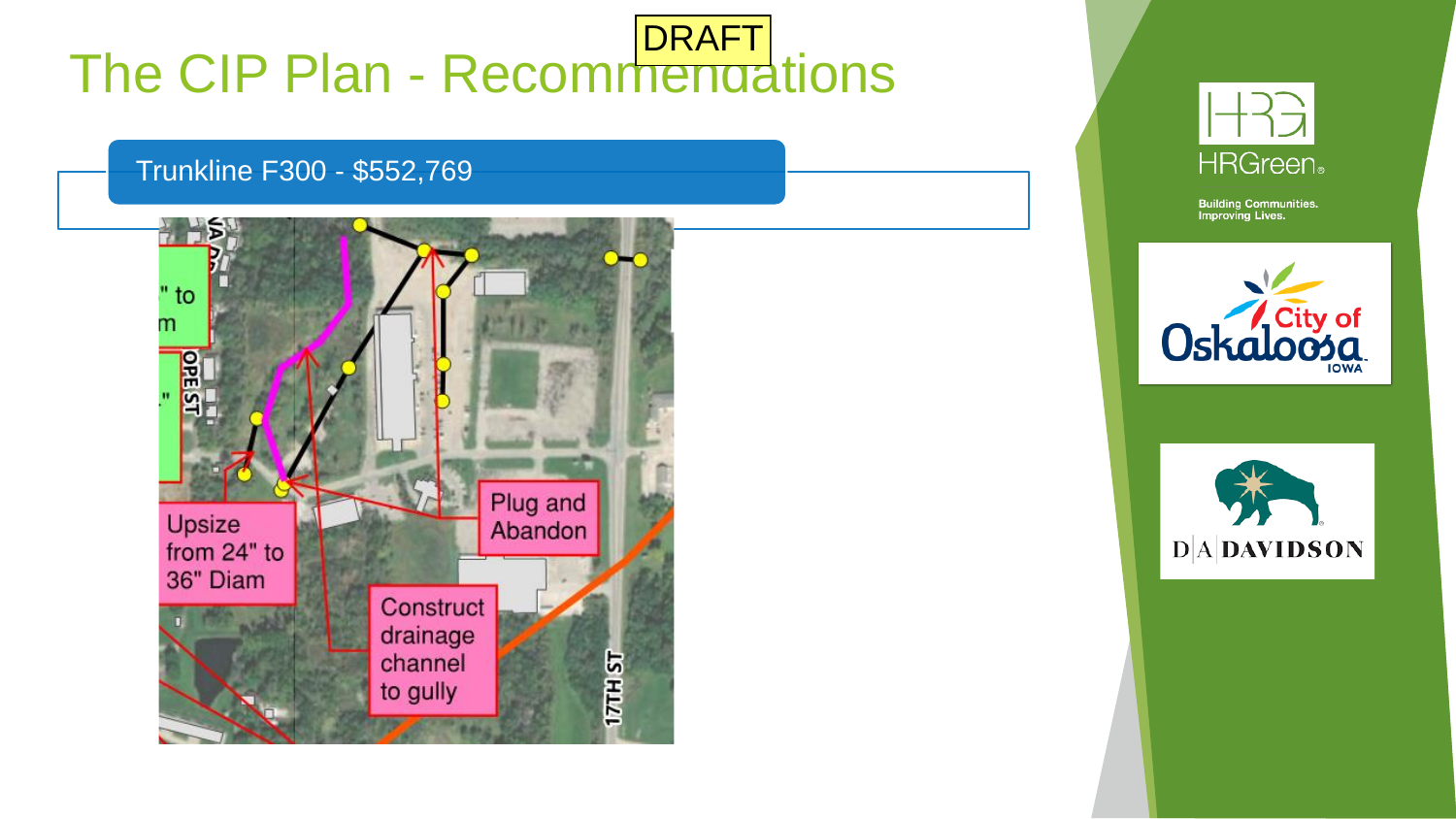Area C Regional Detention - \$1,122,019







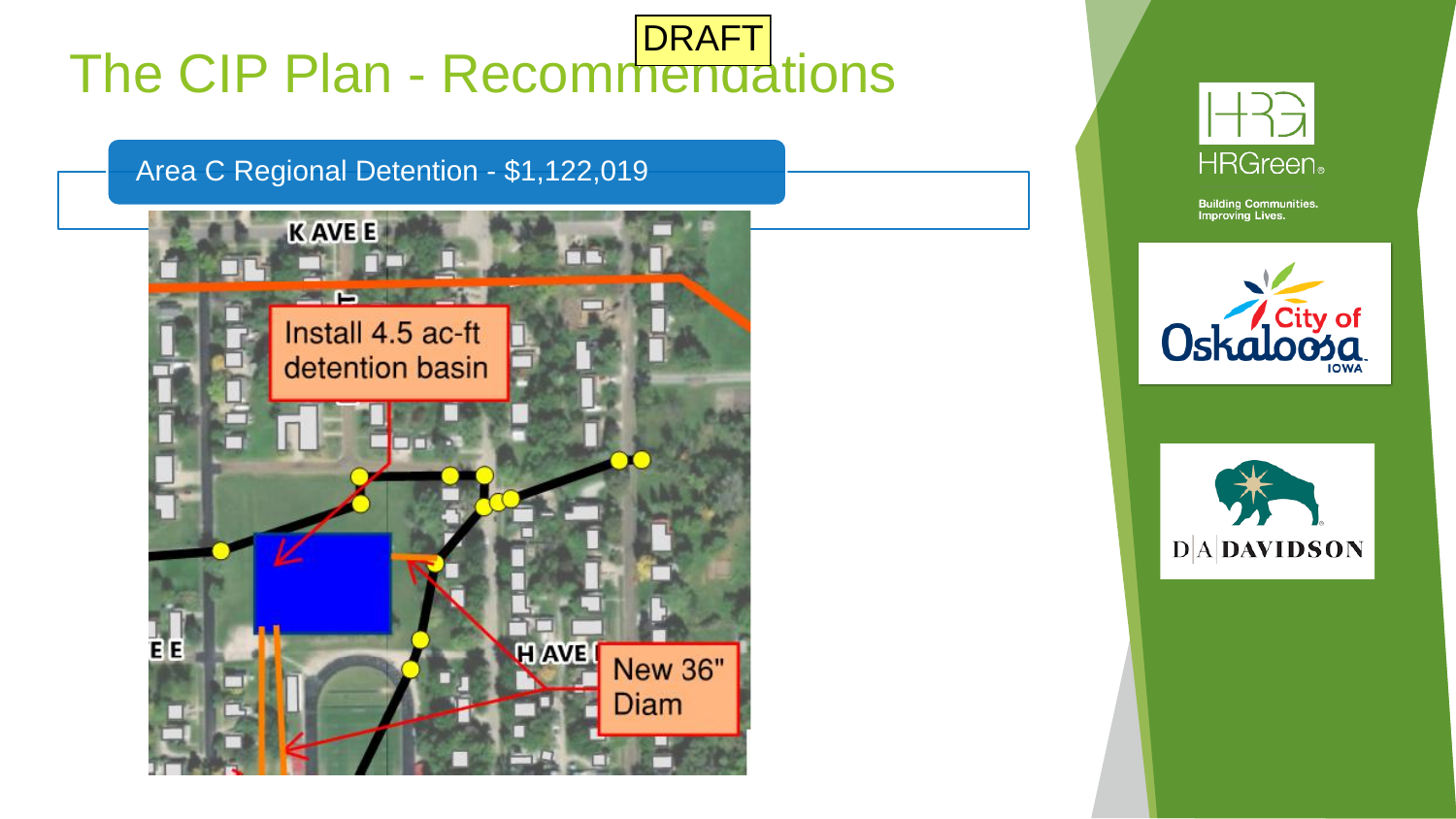#### Trunkline C230 - \$6,933,929







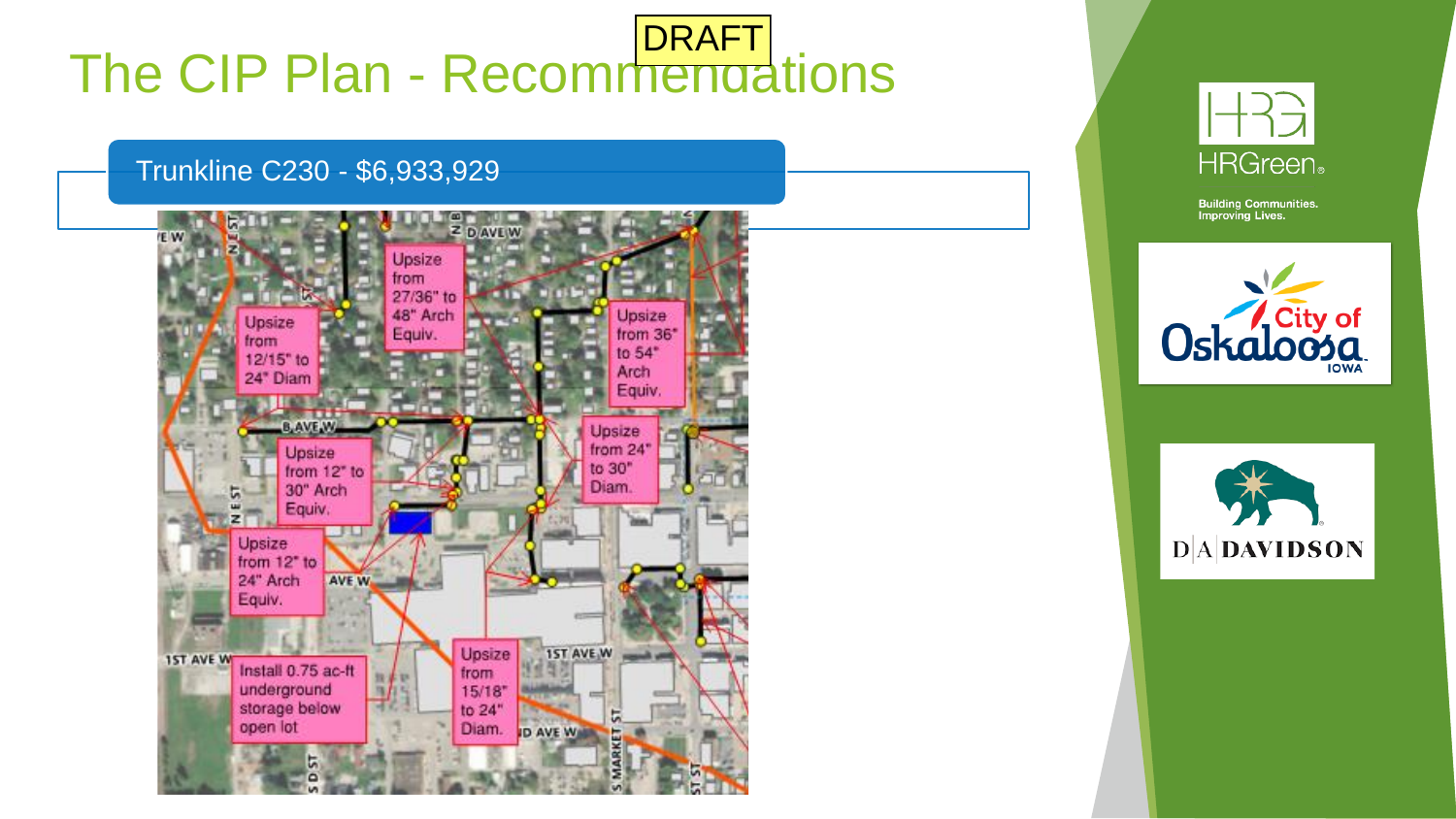#### Trunkline D200 - \$7,293,814







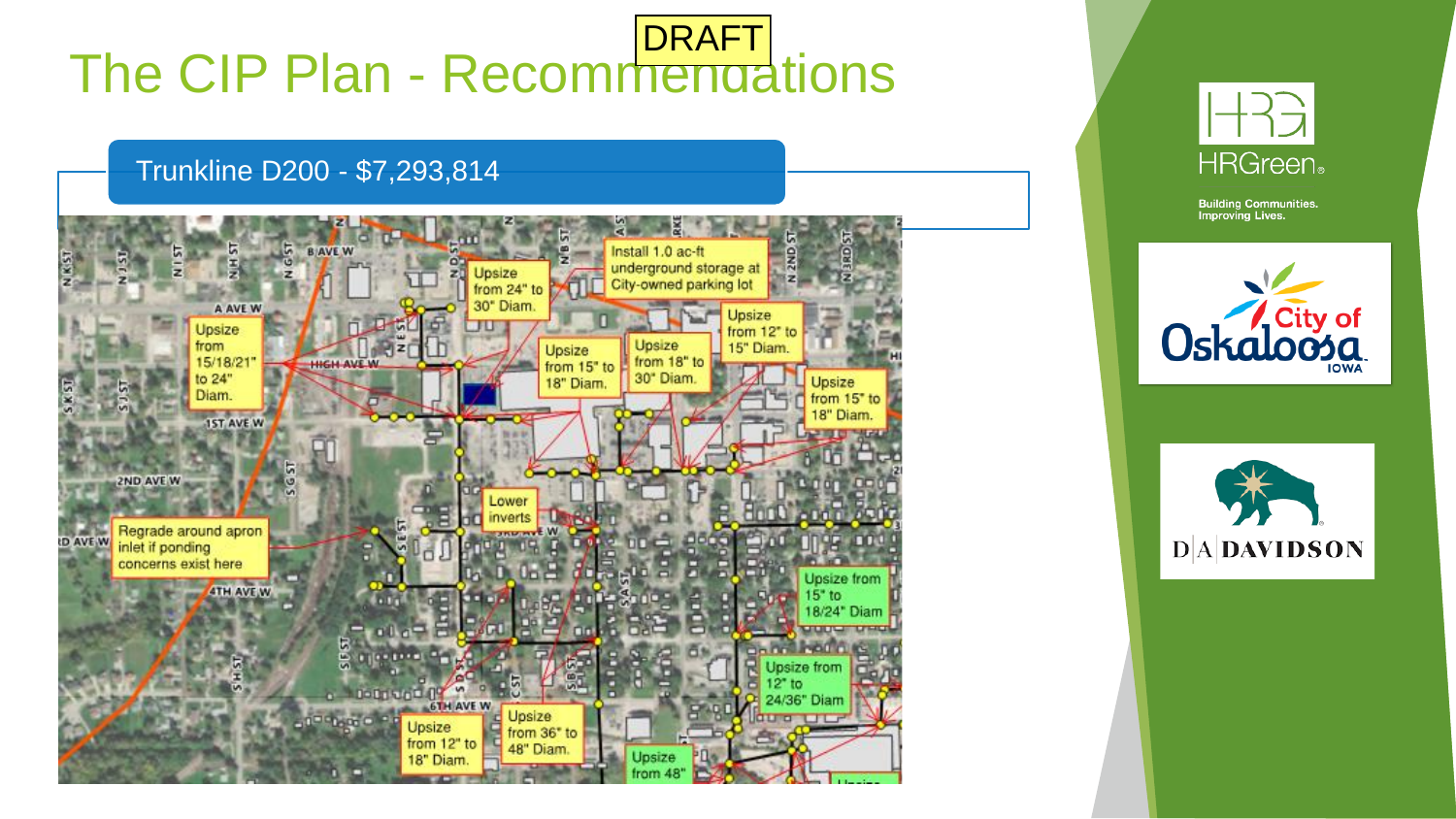#### Trunkline B100 - \$5,682,684







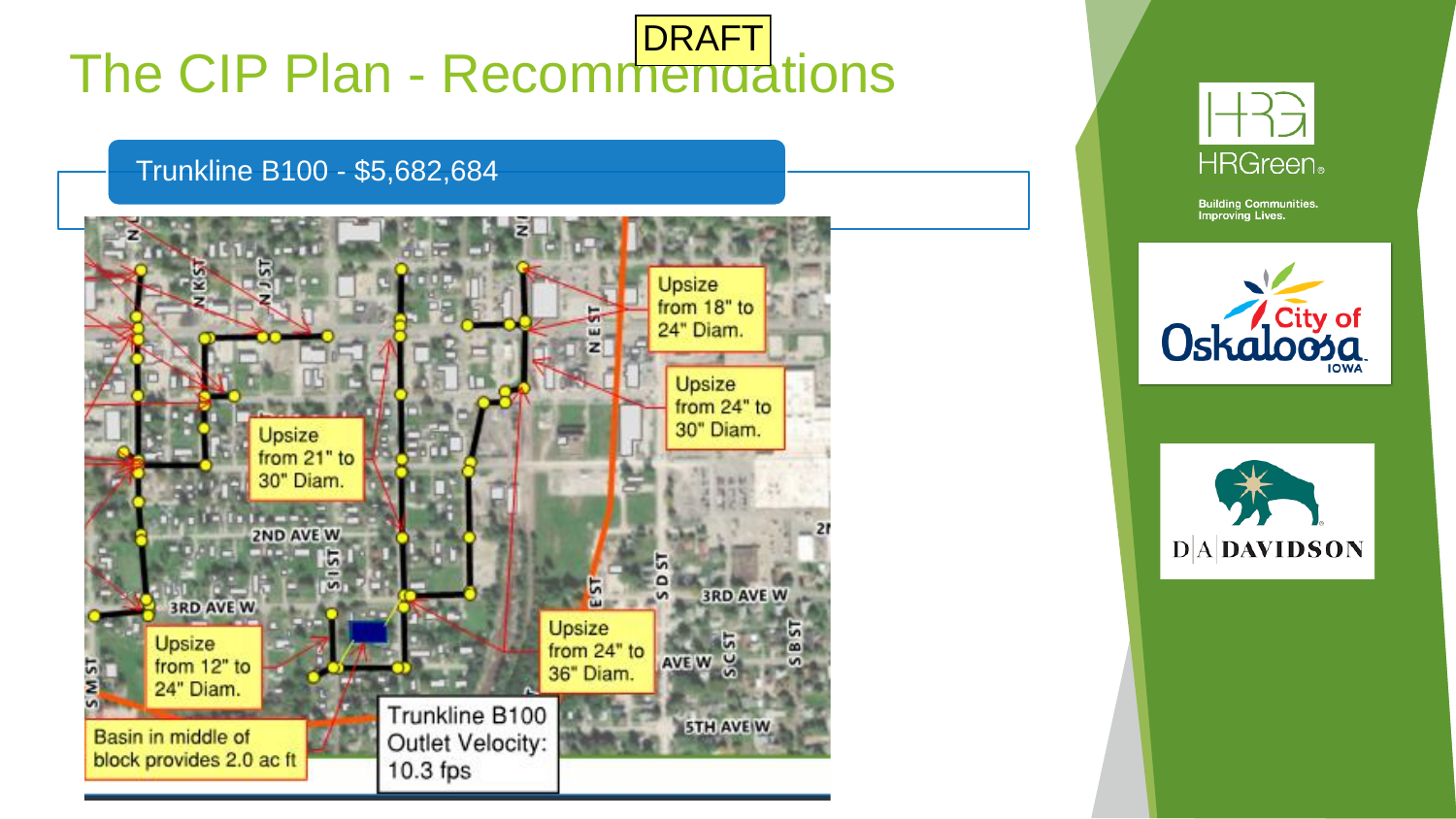





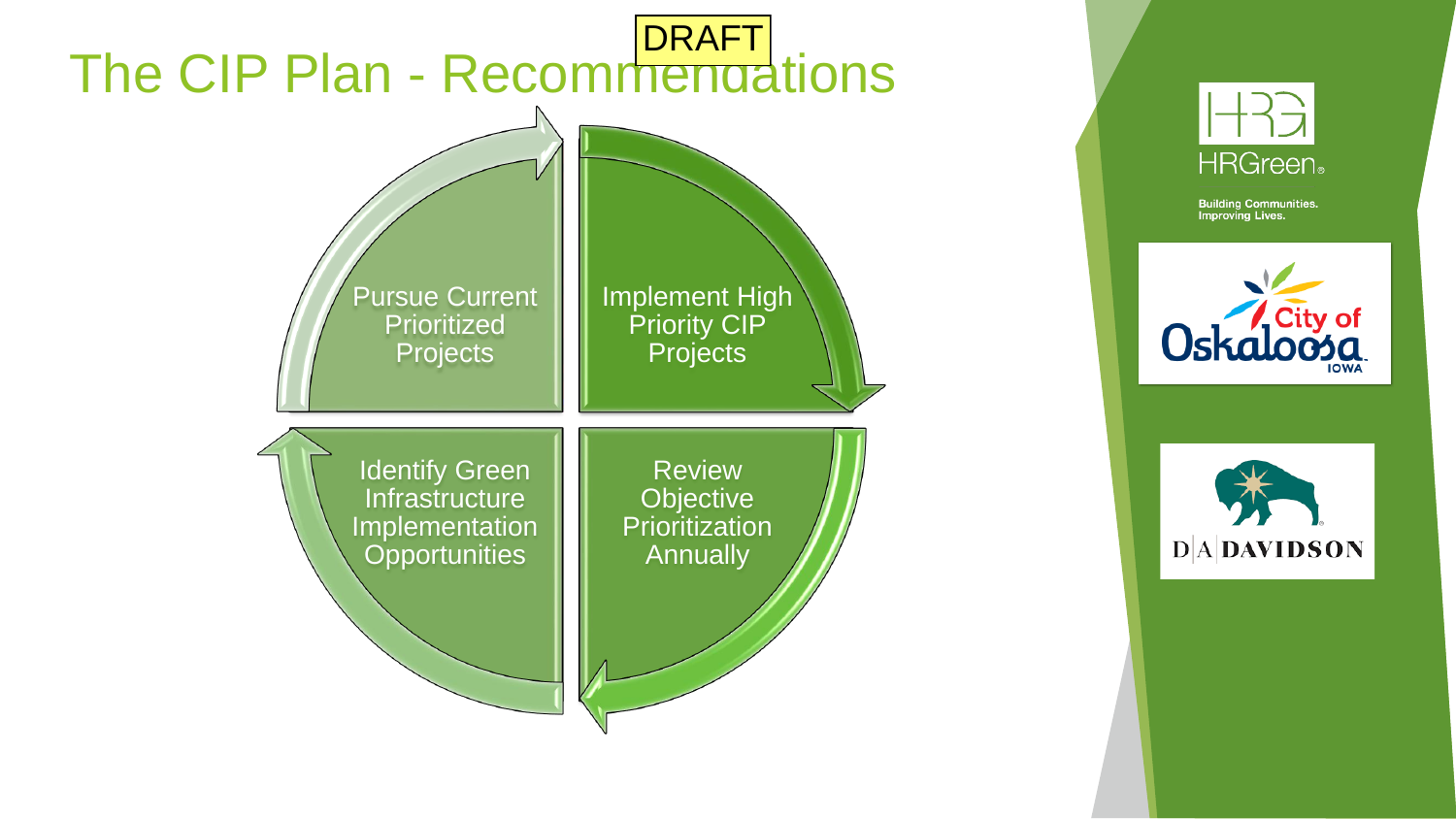## The O&M Plan - Development Process DRAFT



**Building Communities.**<br>Improving Lives.





- Inventory of Current **Infrastructure**
- GIS data
- Desired Level of Service
- Estimated costs of all maintenance activities
- City Staff input on current capabilities vs. outsourced activities

Create O&M Algorithm with Managed Variables

Scenario<br>Planning

**Recommendations** 

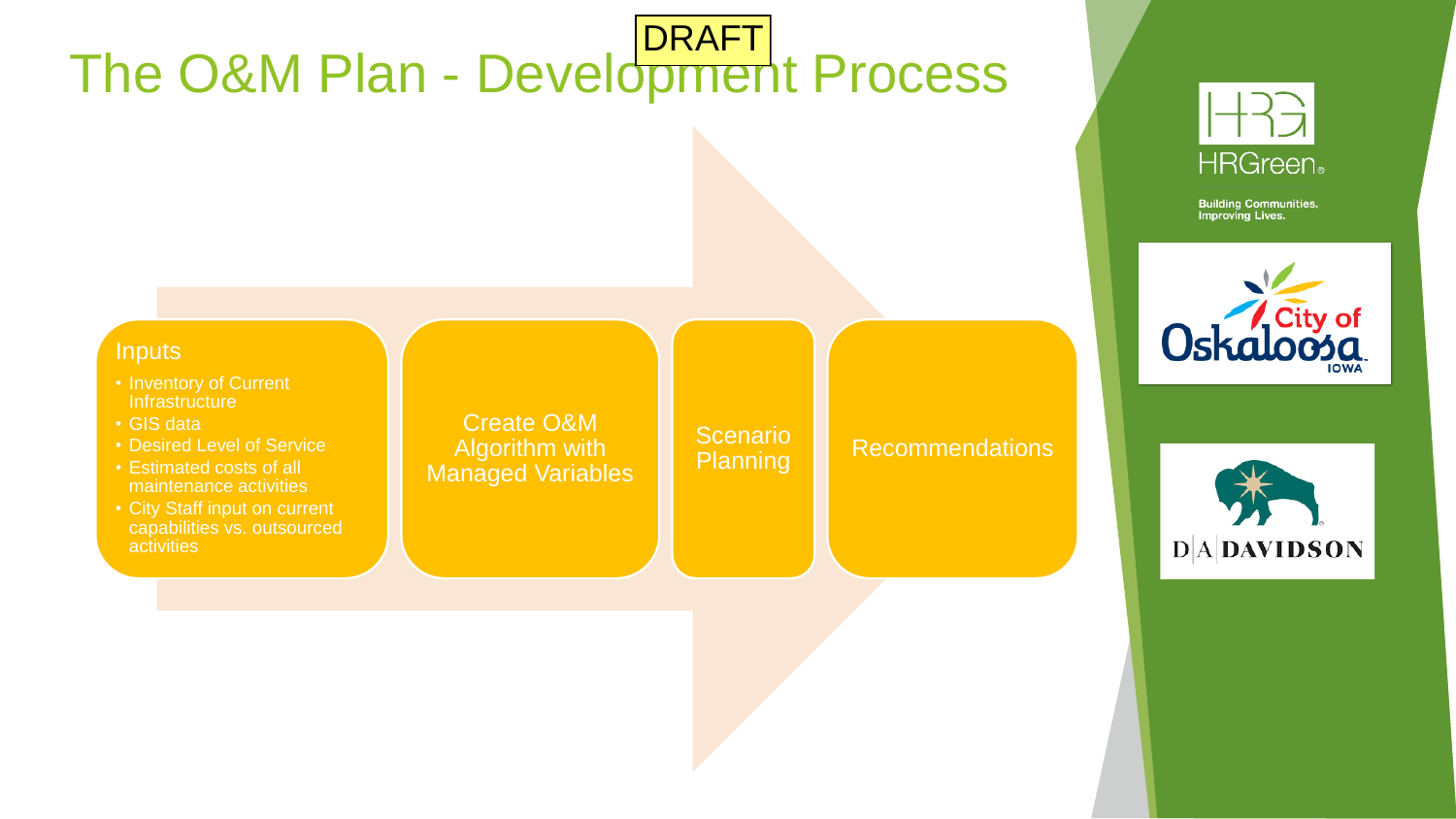### The Development Review Process DRAFT



**Building Communities.**<br>Improving Lives.



#### **Inputs**

- Municipal Code Sections
- Site Plan Review Procedure
- Floodplain Management
- Stormwater Drainage Utility
- Website Resources for Developers

Review Best

#### Practices Recommendations